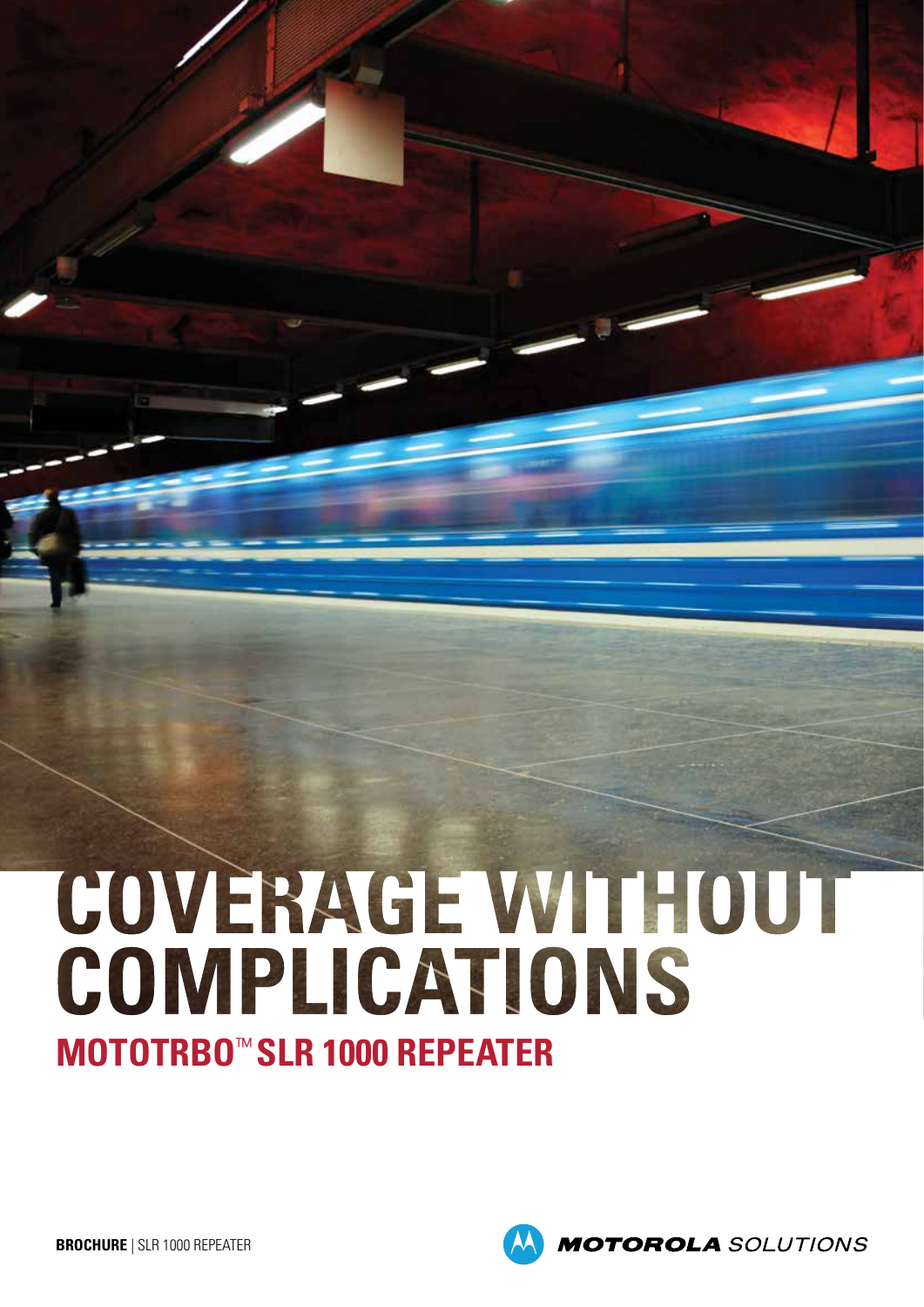# **MOTOTRBO SLR 1000 REPEATER EXTEND YOUR RANGE WITH THE GREATEST OF EASE**





WHETHER YOU WANT TO ELIMINATE DEAD ZONES OR EXPAND COVERAGE TO REMOTE LOCATIONS, COUNT ON THE SLR 1000. COMPACT, EASY TO INSTALL, AND DESIGNED TO WORK INDOORS OR OUT, IT'S BUILT TO GROW AS YOUR NEEDS DO.

**BROCHURE** | SLR 1000 REPEATER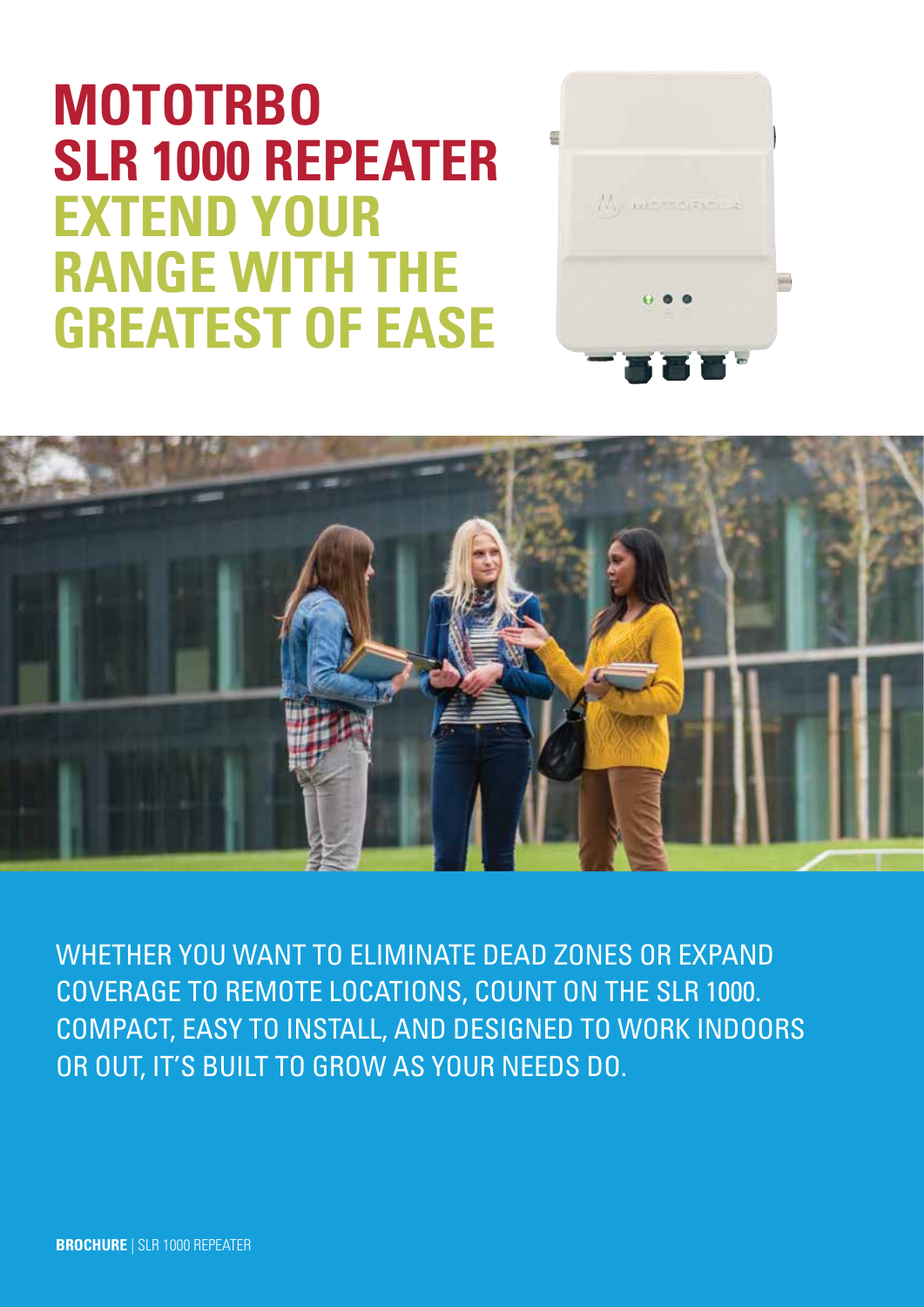

#### **KEY BENEFITS**

- Indoor and outdoor use
- Ease of installation
- Reduced total cost of ownership
- Expandable



Keeping your team connected requires uninterrupted radio coverage. But often, network dead zones and remote locations present barriers to seamless communication.

Unlike traditional repeaters, the SLR 1000 is IP65-rated for dust and water protection, so you can deploy on campuses, in parking garages, and across other outdoor locations. The compact size gives you more installation options, such as mounting on walls or poles. And a low power, fanless design uses less space and energy, saving you money right from the start.

As your organization grows, the SLR 1000 can grow with it. It works with both conventional and trunking systems supporting voice and data, so moving to a bigger system won't always require buying a bigger repeater.

Above all, it's technology you can trust. With extensive experience in delivering DMR networks, you can rely on Motorola Solutions proven MOTOTRBO technology to get the job done.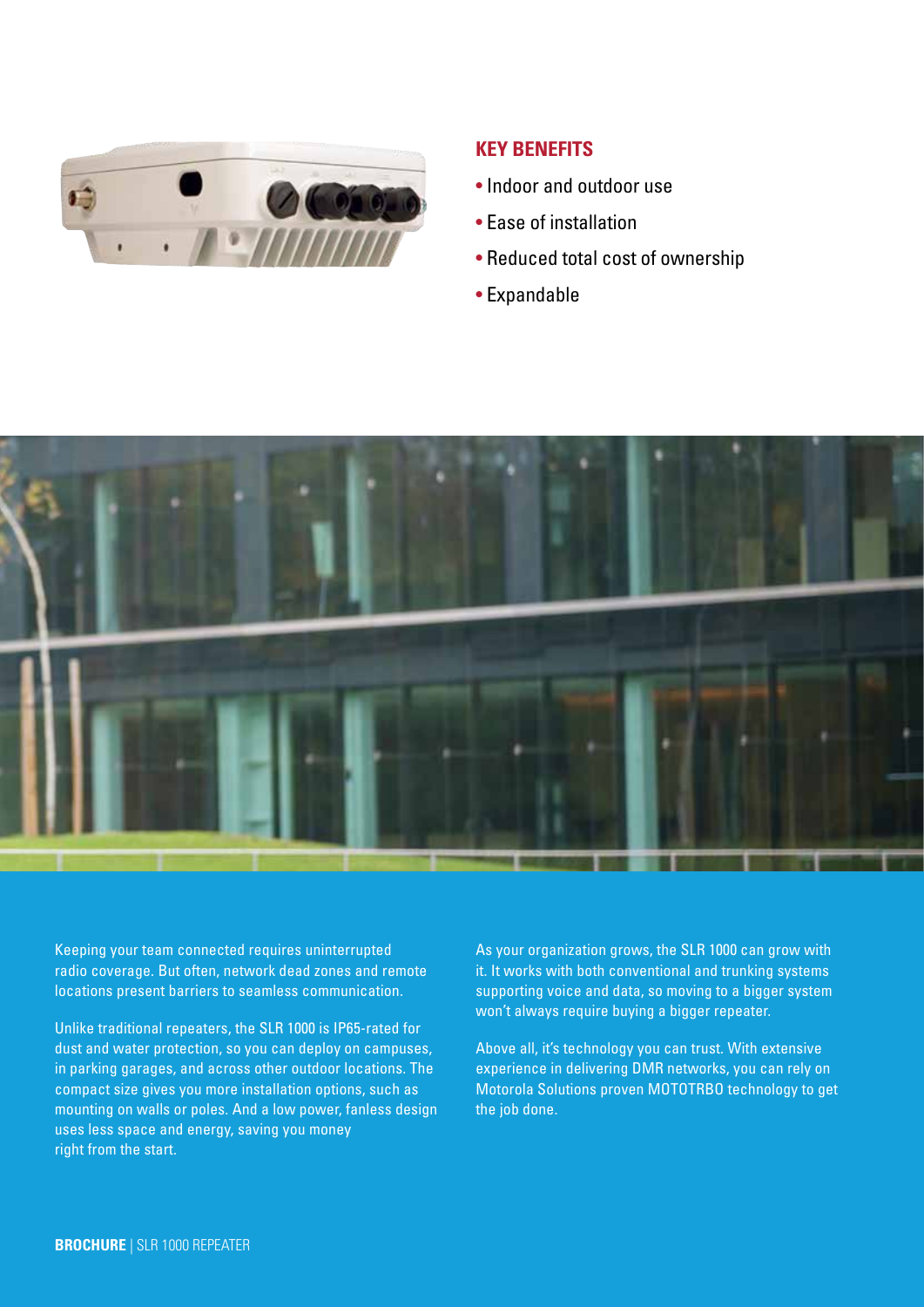



#### **PROTECTED FOR YOUR ENVIRONMENT**

IMPROVE YOUR COVERAGE IN THE WAY THAT WORKS BEST FOR YOU.

Since the SLR 1000 is IP65-rated for water and dust protection, you can deploy it indoors or out. Unlike traditional repeaters, you have the flexibility to use it in places like parking garages, subway tunnels, and other potentially damp and wet locations.

Wherever it's deployed, put your maintenance and repair worries aside. The fanless design means less noise, less particulate intrusion, and fewer components—all while delivering more coverage.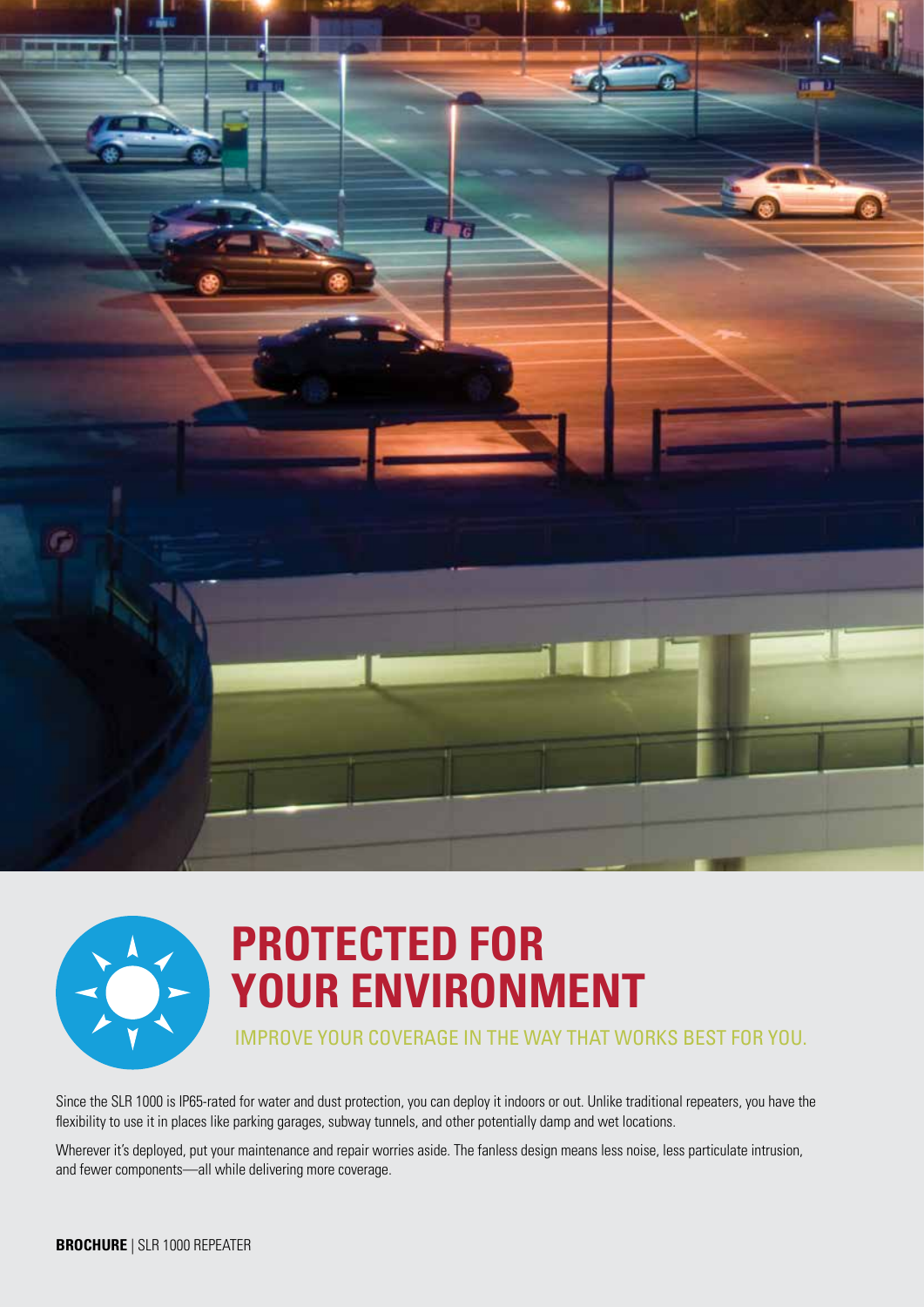

#### **DEPLOY IN MORE PLACES**

SOMETIMES THE BEST LOCATION FOR BETTER COVERAGE ISN'T EASY TO ACCESS.

The SLR 1000 makes it simple. With a compact design, you can mount it on walls or poles. And since the SLR 1000 doesn't require cooling from HVAC, you have more placement options. All while eliminating the planning headaches and added costs that come with HVAC.



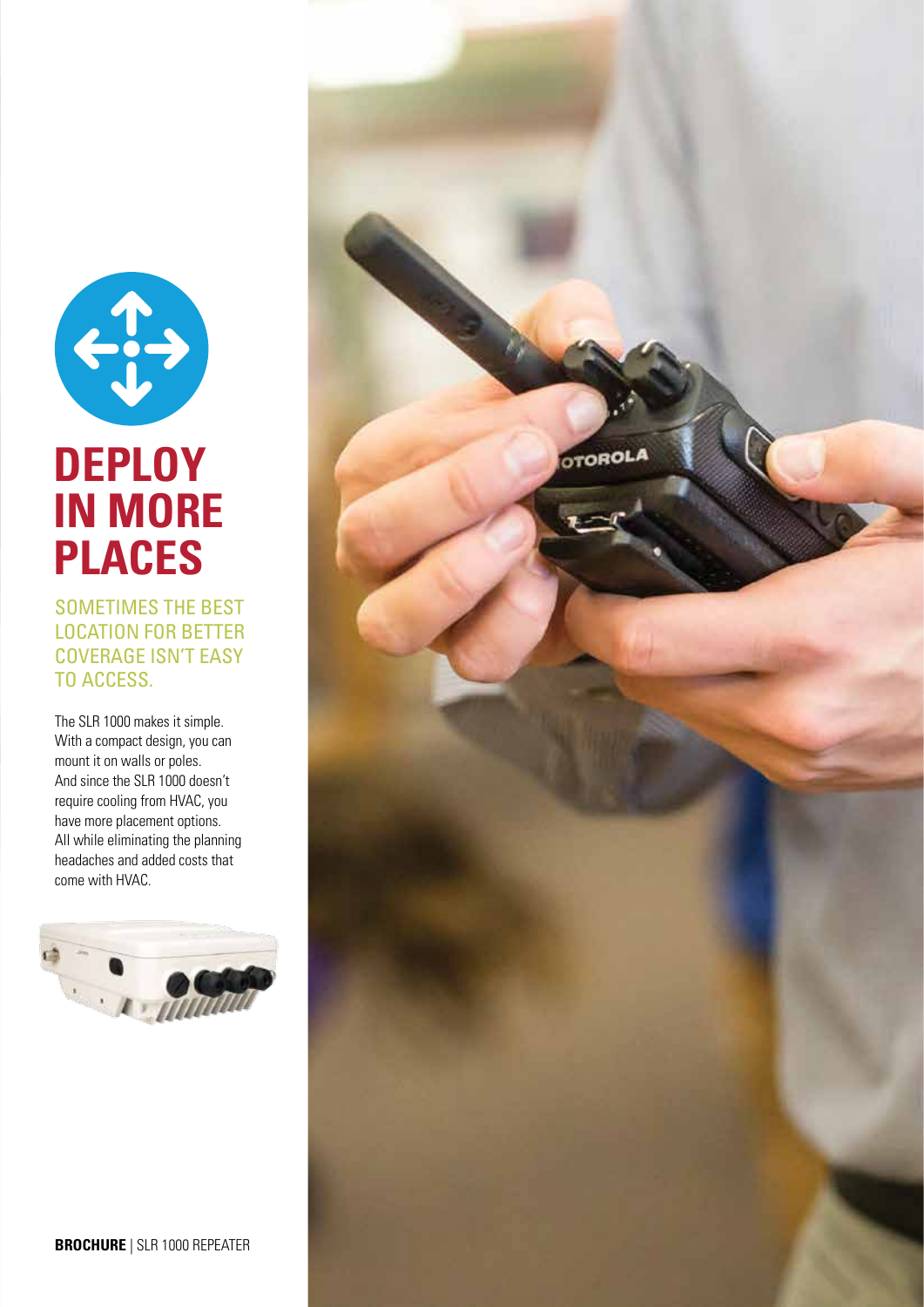

## **COST-EFFECTIVE COVERAGE**

INCREASING YOUR COVERAGE DOESN'T HAVE TO MEAN INCREASING YOUR COST OF OWNERSHIP.

The SLR 1000 features a low power, fanless design, so it uses less energy and saves money. It also requires less space, which reduces site requirements and the costly permits that go along with them. Want additional functionality with reduced infrastructure expenses? Just add accessories such as a small mountable antenna, optional duplexer, or antenna switch for Extended Range Direct Mode.





### **GROWS WITH YOU**

THE SLR 1000 WORKS WITH BOTH CONVENTIONAL AND TRUNKING SYSTEMS THAT SUPPORT VOICE AND DATA, SO YOU CAN CONTINUE TO USE IT AS YOU EXPAND YOUR NETWORK.

If you're simply using a conventional, radio-to-radio system, you can increase your voice coverage area without having to purchase more frequencies. Just deploy the SLR 1000 with Extended Range Direct Mode, and expand range without additional spending.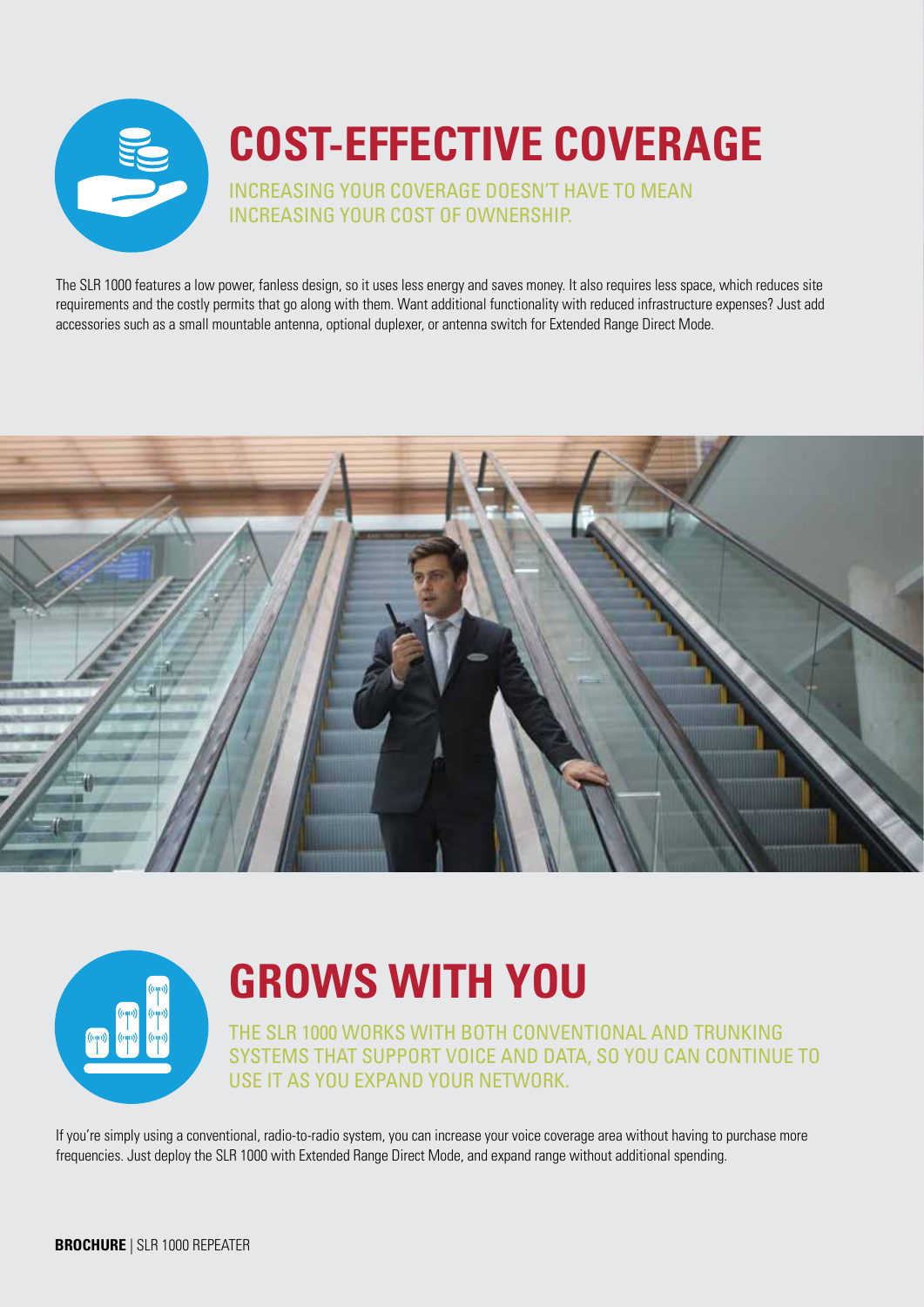



#### **UNITE YOUR TEAM**

THE SLR 1000 IS PART OF TEAM COMMUNICATIONS, OUR UNIFIED WORKGROUP COMMUNICATIONS SOLUTION.



Team Communications allows employees to communicate instantly, without boundaries, and with added intelligence across the entire organization.

Pair MOTOTRBO products with WAVE™ push-to-talk and other data solutions to enable machines, applications and people to connect seamlessly, helping bridge the gaps so work gets done faster.

**BROCHURE** | SLR 1000 REPEATER